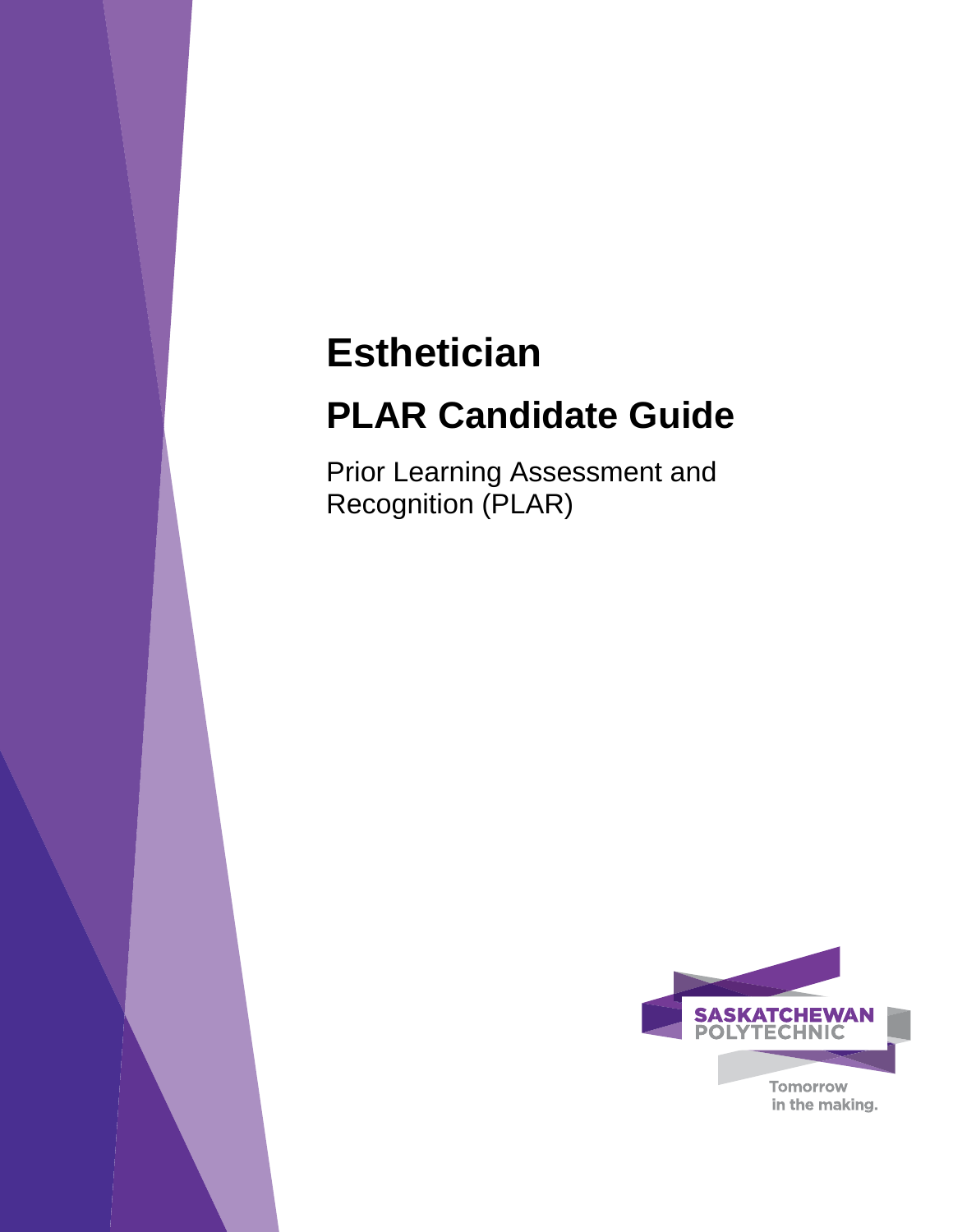# **Copyright**

#### Saskatchewan Polytechnic

No part of the work(s) contained herein may be reproduced or copied in any form or by any means – graphic, electronic, or mechanical, including photocopying, recording, taping of information and retrieval systems – without written consent of Saskatchewan Polytechnic.

The Esthetician certificate program is dedicated to removing barriers and broadening the access to programs at Saskatchewan Polytechnic. We believe that adults acquire knowledge and skills through life and work experience that may align with courses within our programs.

| Developed by program                     |              |               |            |  |
|------------------------------------------|--------------|---------------|------------|--|
| <b>Revised by program</b>                | January 2007 |               |            |  |
| <b>Revised template by RPL</b><br>office | June 2012    | December 2014 |            |  |
| Web ready $-$ PLAR office                | October 2005 | July 2012     | March 2013 |  |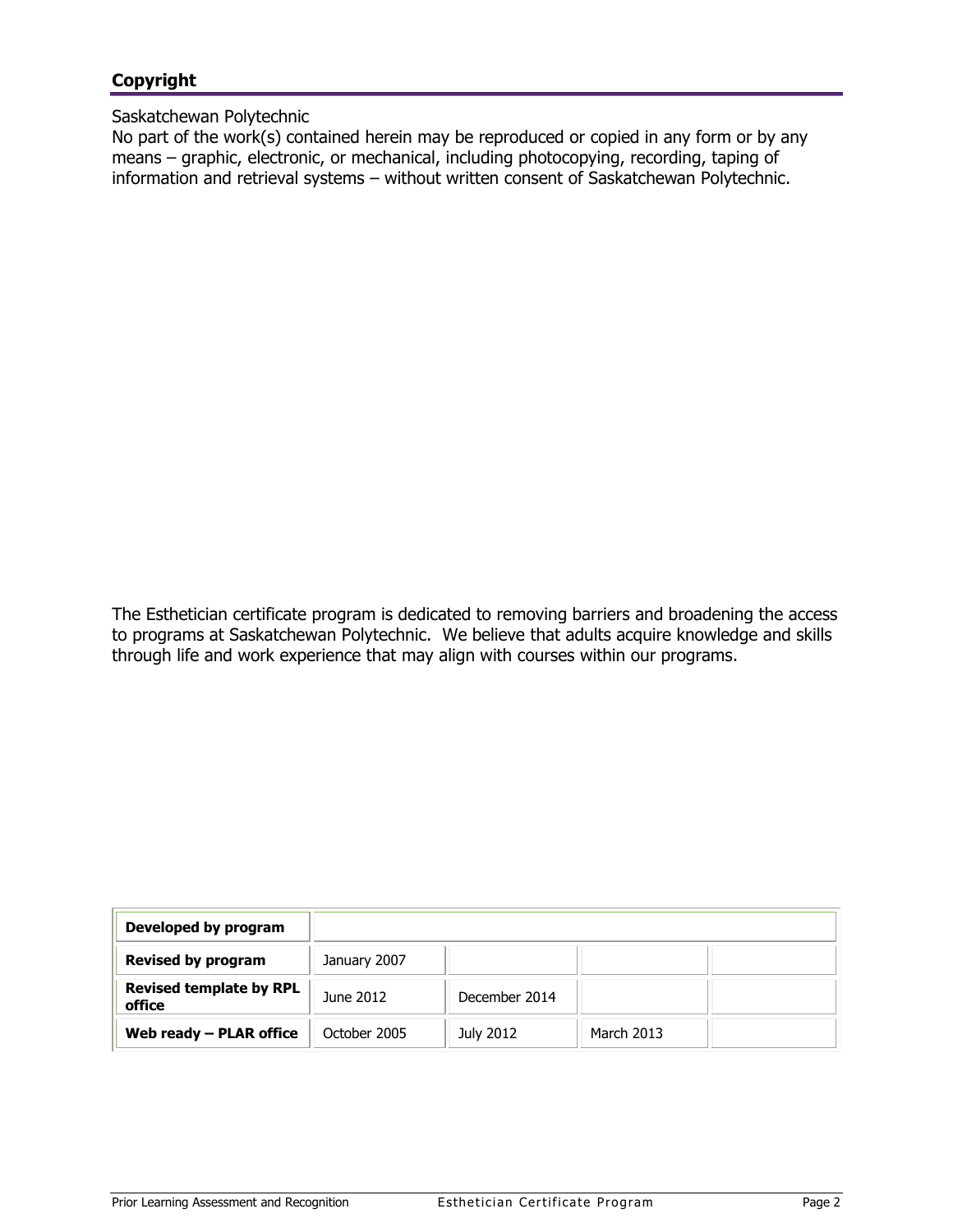# **Table of contents**

| Are there other methods to gain Saskatchewan Polytechnic course credits for prior learning? 7 |
|-----------------------------------------------------------------------------------------------|
|                                                                                               |
|                                                                                               |
|                                                                                               |
|                                                                                               |
|                                                                                               |
|                                                                                               |
|                                                                                               |
|                                                                                               |
|                                                                                               |
|                                                                                               |
| 15                                                                                            |
|                                                                                               |
|                                                                                               |
|                                                                                               |
|                                                                                               |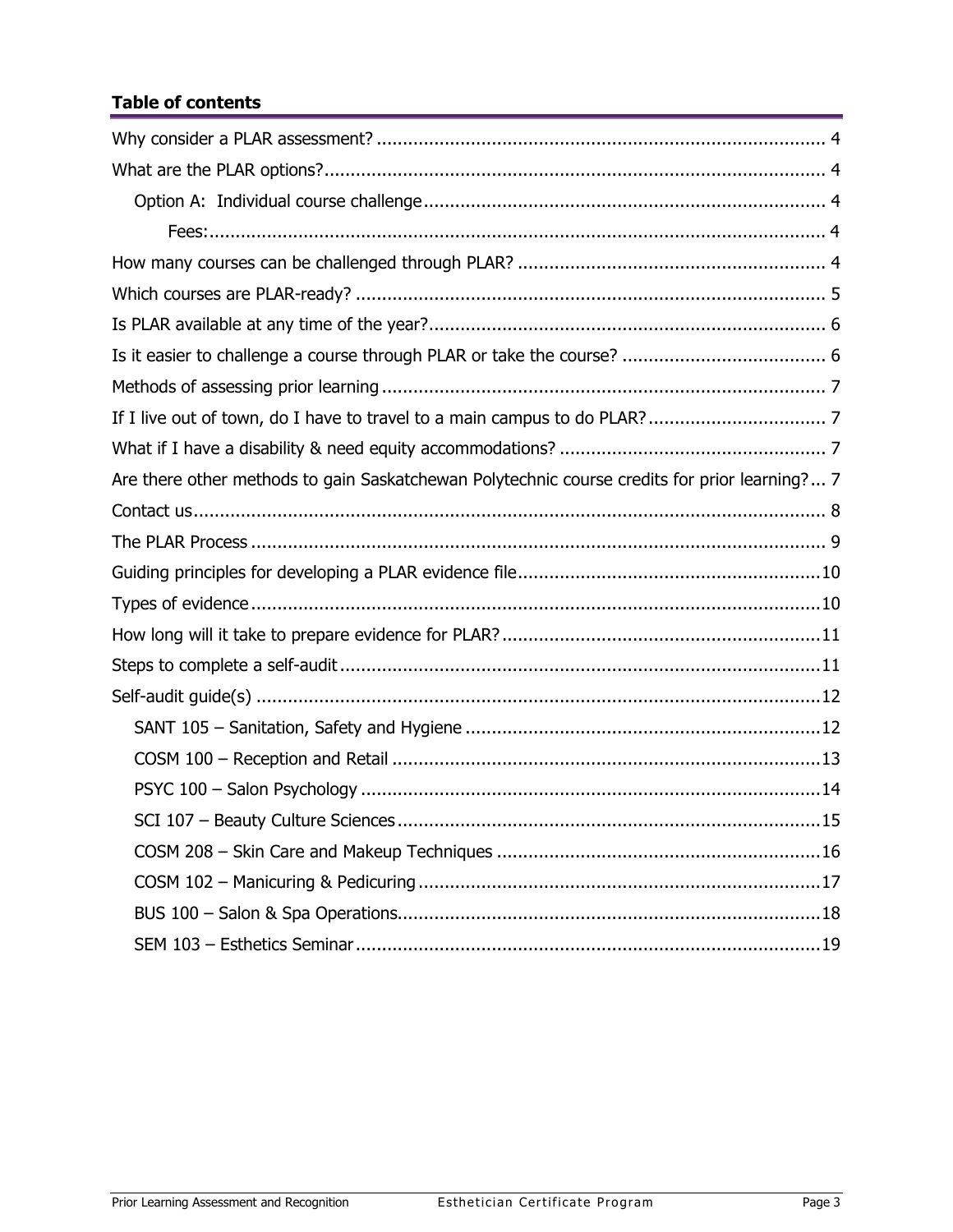## <span id="page-3-0"></span>**Why consider a PLAR assessment?**

PLAR refers to the combination of flexible ways of evaluating people's lifelong learning, both formal and informal against a set of established standards. You can receive academic credit for your relevant lifelong learning. The Esthetician certificate program recognizes prior learning in a number of ways.

We recognize:

- Previous formal learning from an accredited training institution through transfer of credit.
- <span id="page-3-1"></span> Previous informal learning or experiential learning through a comprehensive prior learning and recognition process.

## **What are the PLAR options?**

To be eligible for PLAR, an applicant must first register or already be registered as a Saskatchewan Polytechnic student.

## **Option A: Individual course challenge**

If you have five years successful experience in the Esthetician field, and have learned the skills and knowledge for **one or more** of the Esthetician courses, you may apply to be assessed for each applicable course.

#### **Fees:**

- <span id="page-3-3"></span><span id="page-3-2"></span>There will be a charge for each individual course assessment.
- For a listing of the specific PLAR fees, check the [PLAR database](https://webprod.siast.sk.ca:8000/ceroneprod/szpkplar.P_PLARInformation) or call Saskatchewan Polytechnic and ask to speak to the PLAR advisor/counsellor assigned to the Esthetician program at: 1-866-467-4278.

#### <span id="page-3-4"></span>**How many courses can be challenged through PLAR in the Esthetician certificate program?**

Currently we have 8 certificate courses in the Esthetician certificate program with PLAR challenges available. There is no limit. You may challenge as many of these courses as you are able to prove prior skills and knowledge through assessment.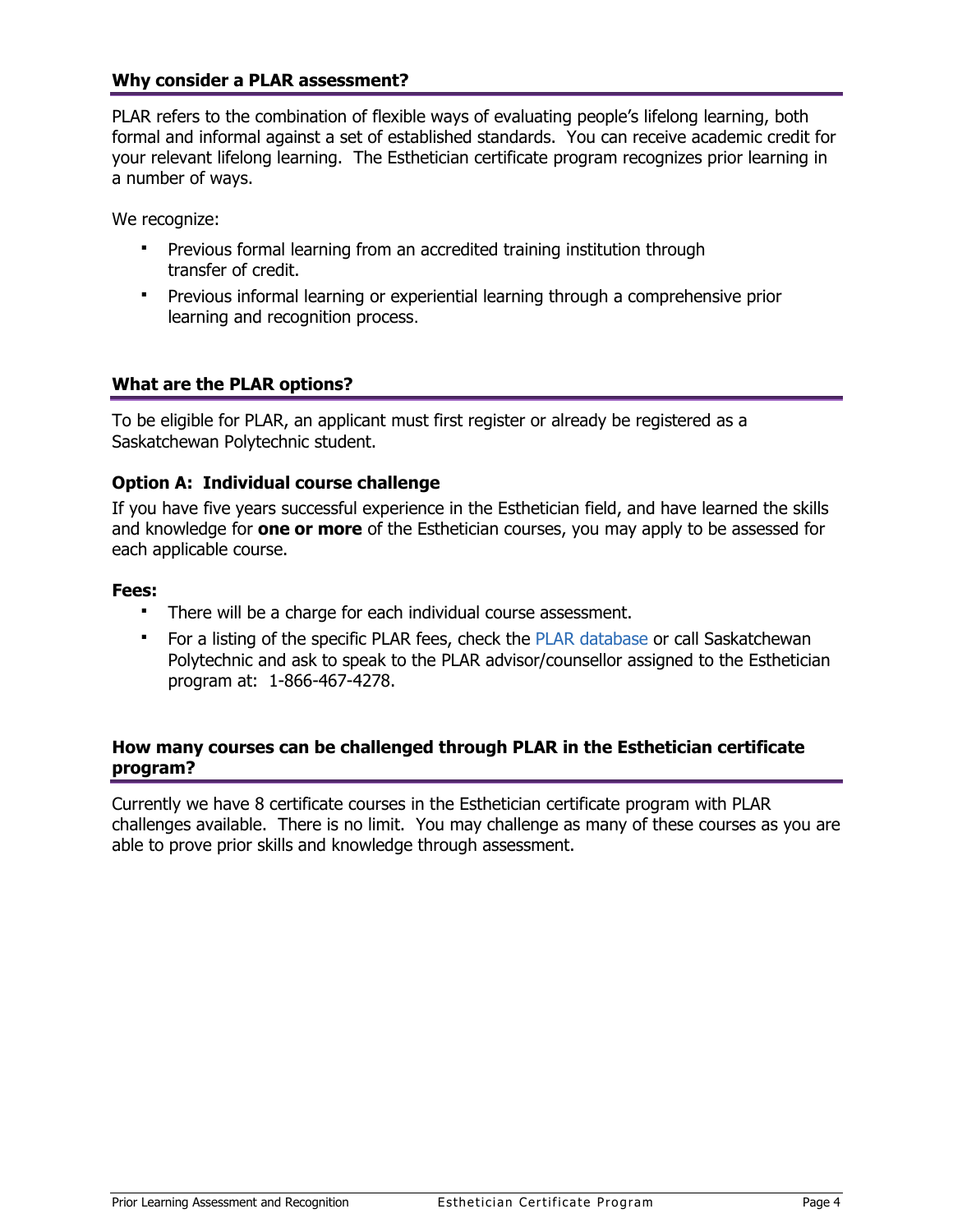<span id="page-4-0"></span>

| <b>Esthetician Program</b>   |                                                         |                                                          |                                           |  |  |  |  |  |
|------------------------------|---------------------------------------------------------|----------------------------------------------------------|-------------------------------------------|--|--|--|--|--|
| <b>COURSE</b><br><b>CODE</b> | <b>COURSE NAME</b>                                      | <b>PLAR Challenge(s)</b><br>available<br>through program | <b>PLAR Challenge(s)</b><br>not available |  |  |  |  |  |
| <b>BUS 100</b>               | Salon and Spa Operations                                | $\checkmark$                                             |                                           |  |  |  |  |  |
| <b>COSM 100</b>              | Reception and Retail                                    | $\checkmark$                                             |                                           |  |  |  |  |  |
| <b>COSM 102</b>              | Manicuring and Pedicuring                               | $\checkmark$                                             |                                           |  |  |  |  |  |
| <b>COSM 208</b>              | Skin Care and Makeup Techniques                         | $\checkmark$                                             |                                           |  |  |  |  |  |
| <b>PSYC 100</b>              | Salon Psychology                                        | $\checkmark$                                             |                                           |  |  |  |  |  |
| <b>SCI 107</b>               | <b>Beauty Culture Sciences</b>                          | $\checkmark$                                             |                                           |  |  |  |  |  |
| <b>COSM 214</b>              | Machine Applied Skin Care                               |                                                          | X                                         |  |  |  |  |  |
| <b>COSM 215</b>              | Specialized Facial Treatment, Set-up and<br>Analysis    |                                                          | X                                         |  |  |  |  |  |
| <b>COSM 216</b>              | Epilation                                               |                                                          | X                                         |  |  |  |  |  |
| <b>COSM 217</b>              | Specialized Manicures and Pedicures                     |                                                          | X                                         |  |  |  |  |  |
| <b>COSM 218</b>              | Nail Technology                                         |                                                          | X                                         |  |  |  |  |  |
| <b>COSM 219</b>              | Spa Body Treatments                                     |                                                          | X                                         |  |  |  |  |  |
| <b>COSM 220</b>              | Make-up Artistry                                        |                                                          | X                                         |  |  |  |  |  |
| <b>COSM 221</b>              | <b>Advanced Clinical Skin Care</b>                      |                                                          | X                                         |  |  |  |  |  |
| <b>COSM 222</b>              | <b>Specialized Esthetic Treatments</b>                  |                                                          | X                                         |  |  |  |  |  |
| <b>MSSG 200</b>              | Cosmetic Massage                                        |                                                          | X                                         |  |  |  |  |  |
| <b>PRAC 209</b>              | <b>Esthetics Customer Service Practicum 1</b>           |                                                          | X                                         |  |  |  |  |  |
| <b>PRAC 210</b>              | <b>Esthetics Customer Service Practicum 2</b>           |                                                          | X                                         |  |  |  |  |  |
| <b>PRAC 211</b>              | <b>Esthetics Advanced Customer Service</b><br>Practicum |                                                          | X                                         |  |  |  |  |  |
| <b>SCI 201</b>               | <b>Advanced Sciences</b>                                |                                                          | X                                         |  |  |  |  |  |
| <b>SANT 105</b>              | Sanitation, Safety and Hygiene                          | ✓                                                        |                                           |  |  |  |  |  |
| <b>SEM 103</b>               | <b>Esthetics Seminar</b>                                | $\checkmark$                                             |                                           |  |  |  |  |  |

\*Note\*: Some courses common to multiple programs at Saskatchewan Polytechnic (i.e. computers, communications, math, and sciences) are managed by associated studies faculty. To see if these shared courses in your program are PLAR-ready, visit the Candidate Guides for Associated Studies/Communications and for Standardized Computers links on the [PLAR homepage](http://gosiast.com/admissions/resources/prior-learning-and-recognition.aspx) for further details.

For assistance call Saskatchewan Polytechnic and ask to speak to the PLAR advisor[/counsellor](#page-7-1) assigned to the Esthetician certificate program at: 1-866-467-4278.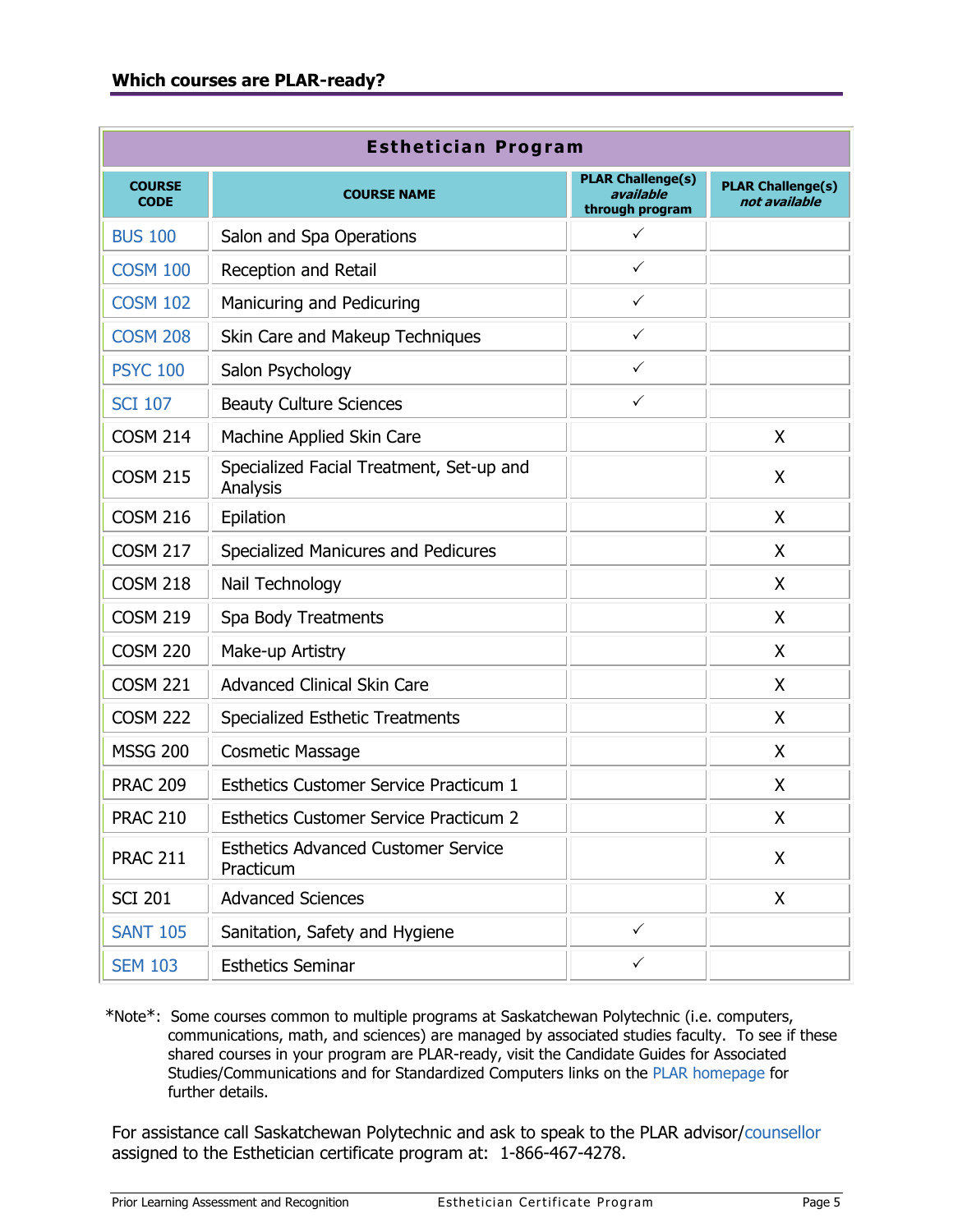## **Is PLAR available at any time of the year?**

PLAR challenges are currently being offered twice a year:

- <span id="page-5-0"></span>October (you must apply by September 1)
- <span id="page-5-1"></span>April (you must apply by March 1)

#### **Is it easier to challenge a course through PLAR or take the course?**

Neither is easier. By using PLAR you may reduce the repetition of studying information that you already know. The PLAR process allows you to demonstrate knowledge you already have.

PLAR is not an easy way to certification, rather a "different" way to obtain certification. Your personal level of skill and experience will dictate which courses you choose to challenge. The self-audit section found later in this guide will help you decide if you have a good match of skill and knowledge for a specific course.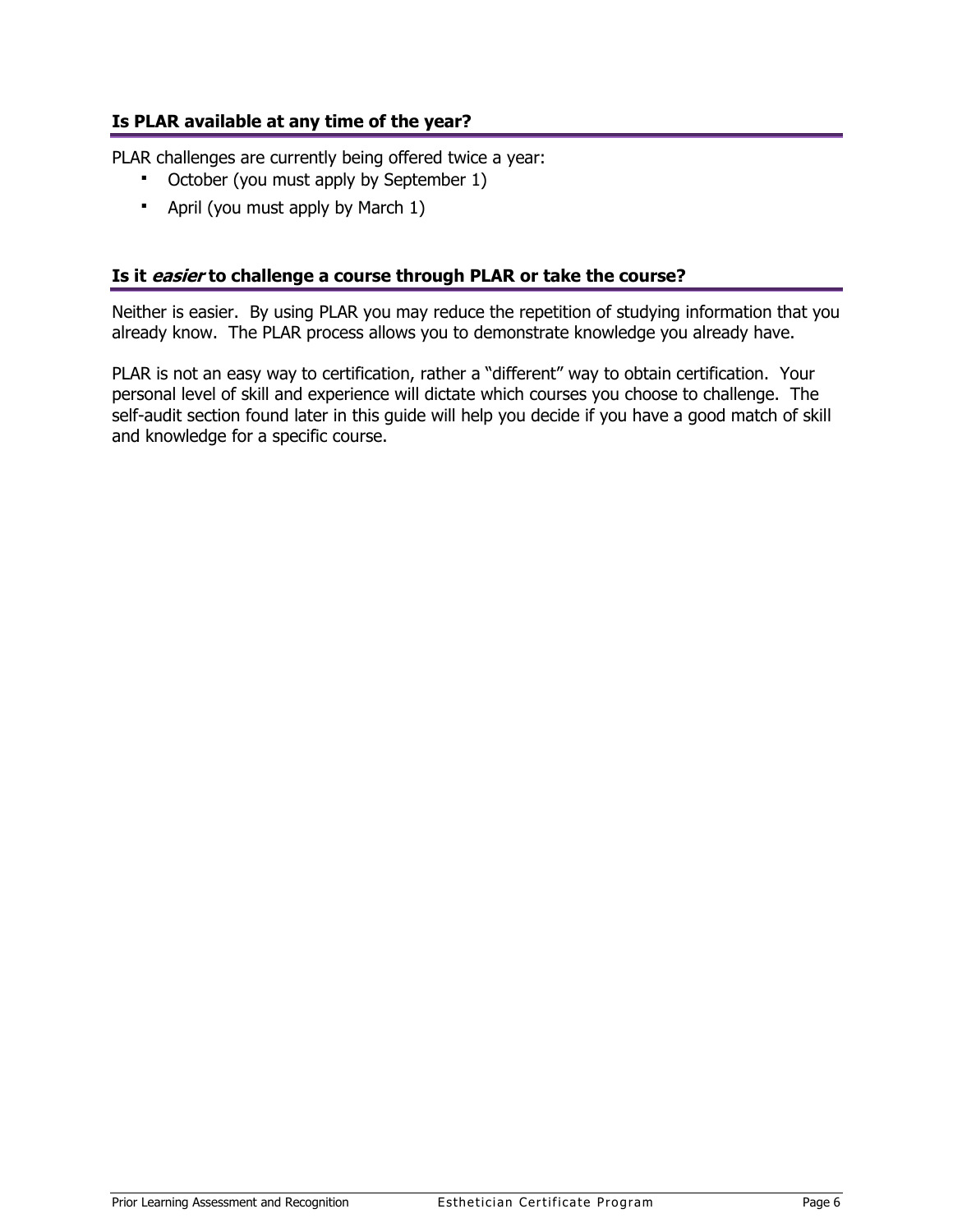## <span id="page-6-0"></span>**Methods of assessing prior learning**

Assessment methods measure an individual's learning against course learning outcomes. The assessment methods listed below are the ones most commonly used, but other forms of flexible assessment may be considered. These assessments may include one or a combination of the following assessment tools:

- evidence file
- **•** interviews
- skill demonstrations (performance)
- <span id="page-6-1"></span>**EXEC** knowledge based exams

## **If I live out of town, do I have to travel to a main campus to do PLAR?**

There will be times that you will need to meet with the program on campus. However, we will try to keep travel to a minimum.

## <span id="page-6-2"></span>**What if I have a disability & need equity accommodations?**

At Saskatchewan Polytechnic, we understand that sometimes services must be provided to students in a variety of ways to achieve the goals of fair representation. Therefore, the range of services provided for Education Equity students is as diverse as the needs of those students. We strive for equity (not uniformity) and provide varied services for students with differing needs. If more information is required, please contact a Saskatchewan Polytechnic counsellor at a campus closest to you or refer to the Saskatchewan Polytechnic website: <http://saskpolytech.ca/student-services/support/counselling-services.aspx>

## <span id="page-6-3"></span>**Are there other methods to gain Saskatchewan Polytechnic course credits for prior learning?**

#### **Transfer credit**

Yes, Saskatchewan Polytechnic will grant credit for previous training that is similar in content, objectives, and evaluation standards to Saskatchewan Polytechnic training. Transfer of credit is different from the PLAR process. Transfer credit guidelines may be found at: <http://saskpolytech.ca/admissions/resources/transfer-credit.aspx>

It is the student's responsibility to check with Registration Services for specific campus procedures on this policy. For specific information and guidelines regarding transfer of credit, contact a [Saskatchewan Polytechnic](http://saskpolytech.ca/student-services/support/counselling-services.aspx) educational counsellor.

#### **Equivalency credit**

Equivalency credit refers to the application of credit you may have earned in a previously taken Saskatchewan Polytechnic course to your current Saskatchewan Polytechnic course. Apply at registration services for *equivalency credit*. This process should also be completed prior to your PLAR challenge. If these credits cannot be used for *equivalency credit*, you may use these accredited courses as part of your evidence for your PLAR challenge.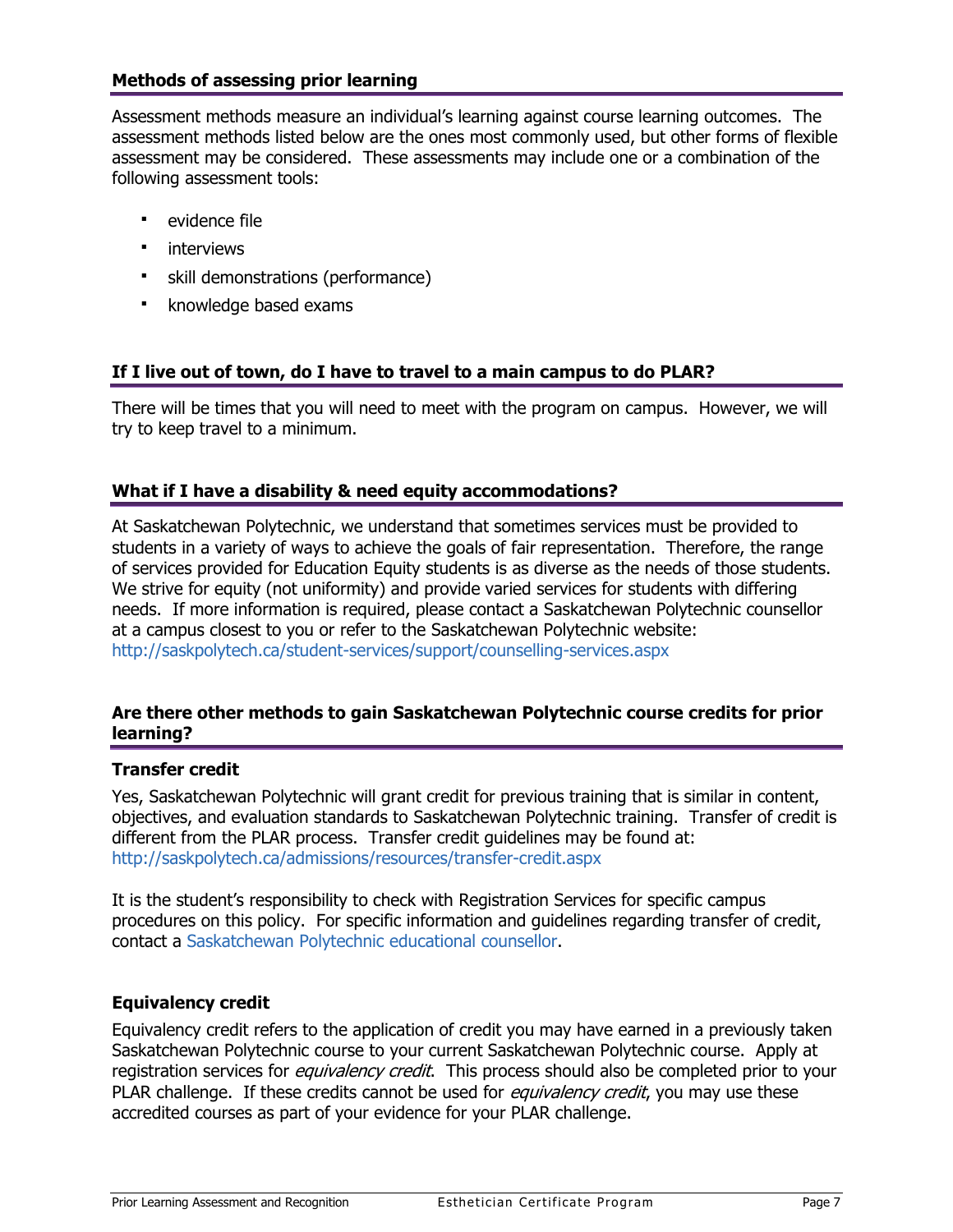## <span id="page-7-1"></span><span id="page-7-0"></span>**Contact us**

If more information is required, please contact a designated PLAR counsellor at a campus closest to you.

Saskatchewan Polytechnic in Moose Jaw Counselling Services, Room 2.203 306-691-8311 or 306-691-8310 [pallisercounselling@saskpolytech.ca](mailto:%20pallisercounselling@saskpolytech.ca)

Saskatchewan Polytechnic in Prince Albert Counselling Services, Room F203 (Technical Centre) 306-765-1611 [woodlandcounselling@saskpolytech.ca](mailto:%20woodlandcounselling@saskpolytech.ca)

Saskatchewan Polytechnic in Regina Counselling Services, Room 228 306-775-7436 [wascanacounselling@saskpolytech.ca](mailto:%20%20wascanacounselling@saskpolytech.ca)

Saskatchewan Polytechnic in Saskatoon Counselling Services, Room 114 306-659-4050 [kelseycounselling@saskpolytech.ca](mailto:%20kelseycounselling@saskpolytech.ca)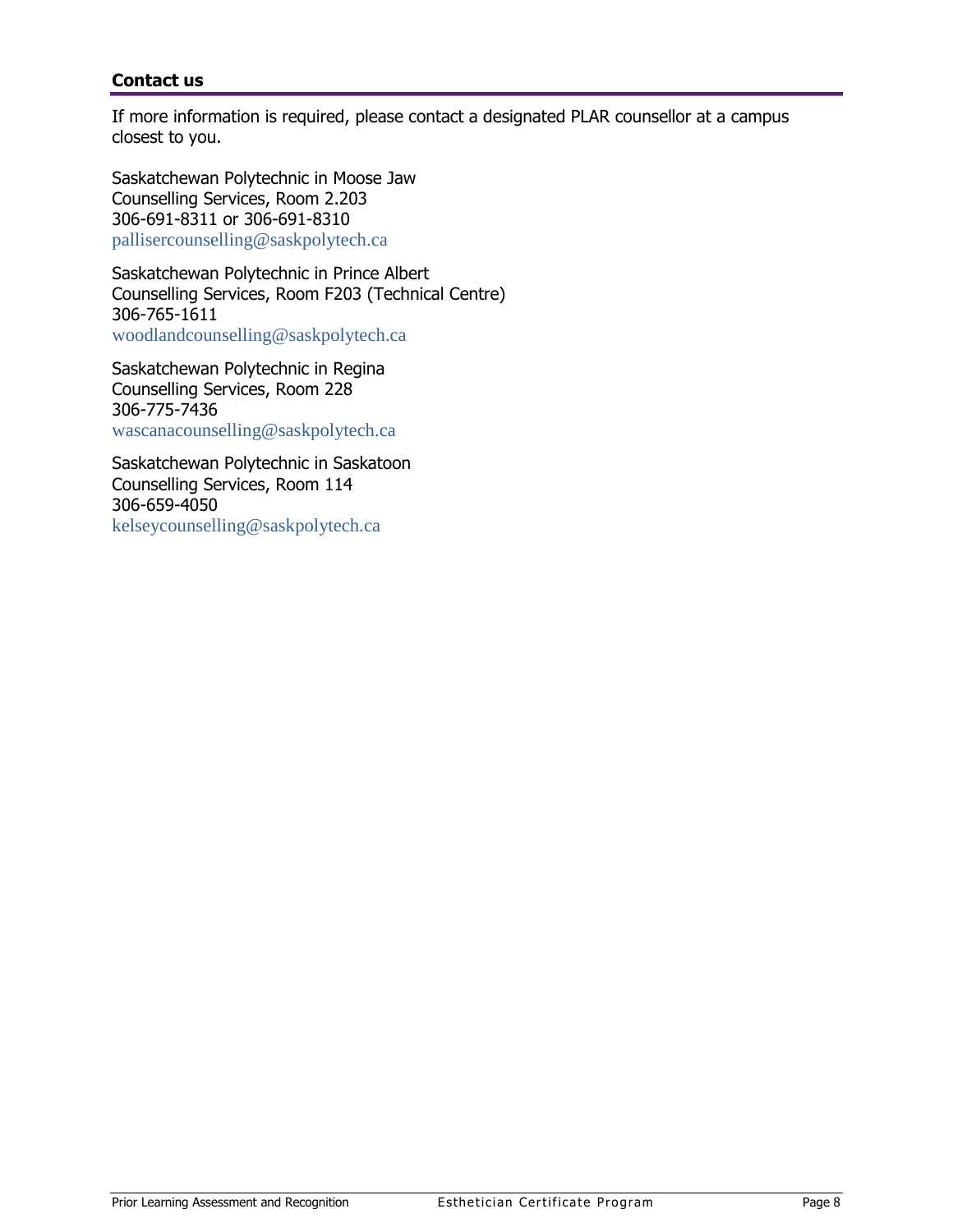<span id="page-8-2"></span><span id="page-8-1"></span><span id="page-8-0"></span>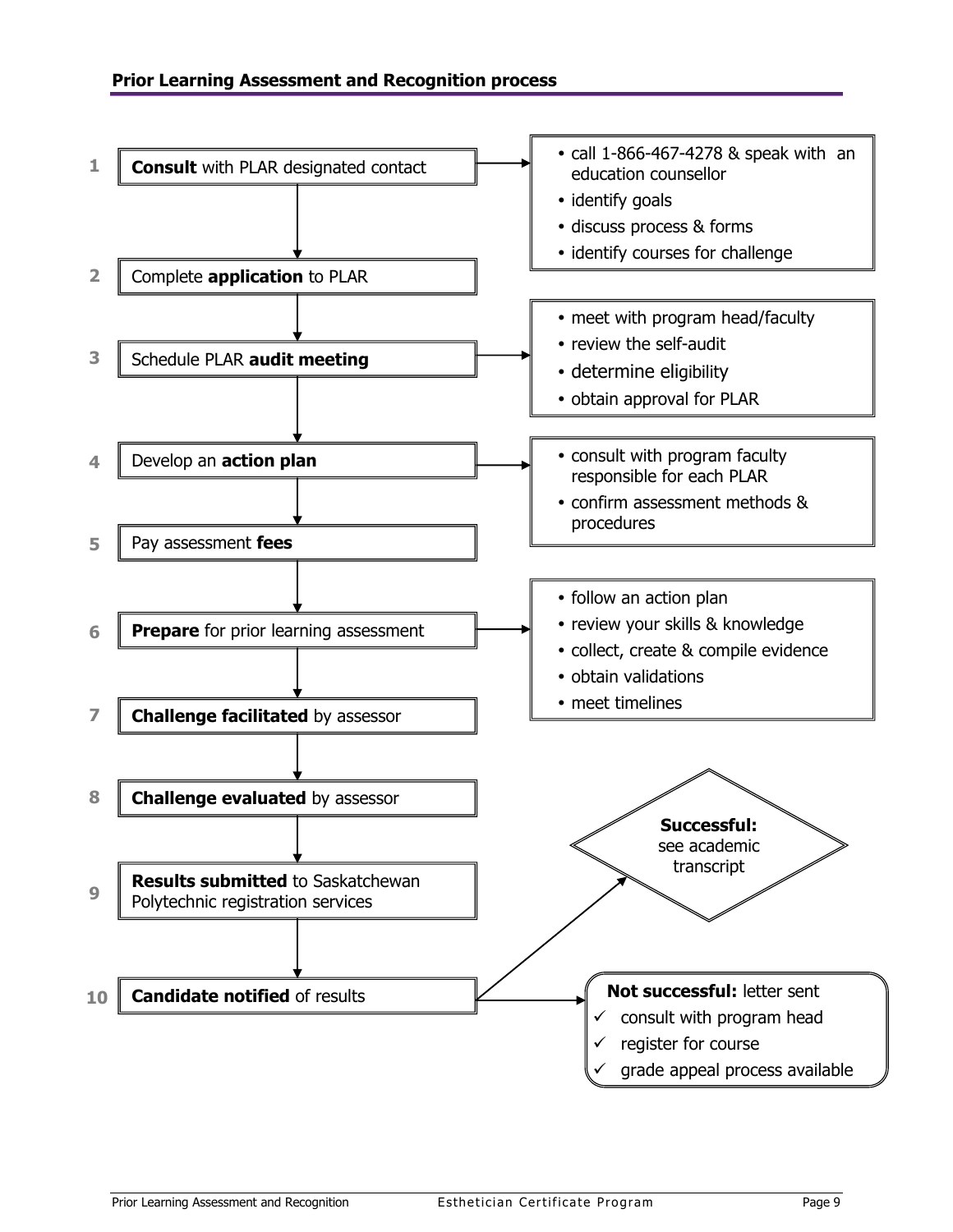## <span id="page-9-0"></span>**Guiding principles for developing a PLAR evidence file**

- 1. As you begin the PLAR process you will be advised if any evidence is required. This will be identified in your [action plan.](#page-8-1) Check with the PLAR designated contact **before** you begin to gather evidence.
- 2. Evidence must be valid and relevant. Your evidence must match the learning outcomes identified for each course.
	- It is your responsibility to create, collect and compile relevant evidence if required.
- 3. Learning must be current within the last 5 years.
- 4. The evidence should demonstrate the skills and knowledge from your experiences.
- 5. The learning must have both a theoretical and practical component.

## <span id="page-9-1"></span>**Types of evidence**

There are three types of evidence used to support your PLAR request:

- 1. Direct evidence what you can demonstrate for yourself.
- 2. Indirect evidence what others say or observe about you.
- 3. Self-evidence what you say about your knowledge and experience.

Ensure that you provide full evidence to your PLAR faculty assessor so that your prior learning application is assessed appropriately. Well organized, easy to track evidence will also ensure that none of the evidence is missed or assessed incorrectly.

Here are some examples of evidence that you may be requested to submit as part of your evidence file (if required):

- **transcript of marks**
- certificates
- documented hours verified by school principle or program head (the documents must be on school letterhead)

All documents that are submitted to Saskatchewan Polytechnic may be returned to the student after the final results have been given and the grade appeal deadline of seven days has passed. A copy of transcripts and certificates may be included in your evidence file, but be prepared to show original documents at the PLAR audit meeting for validation.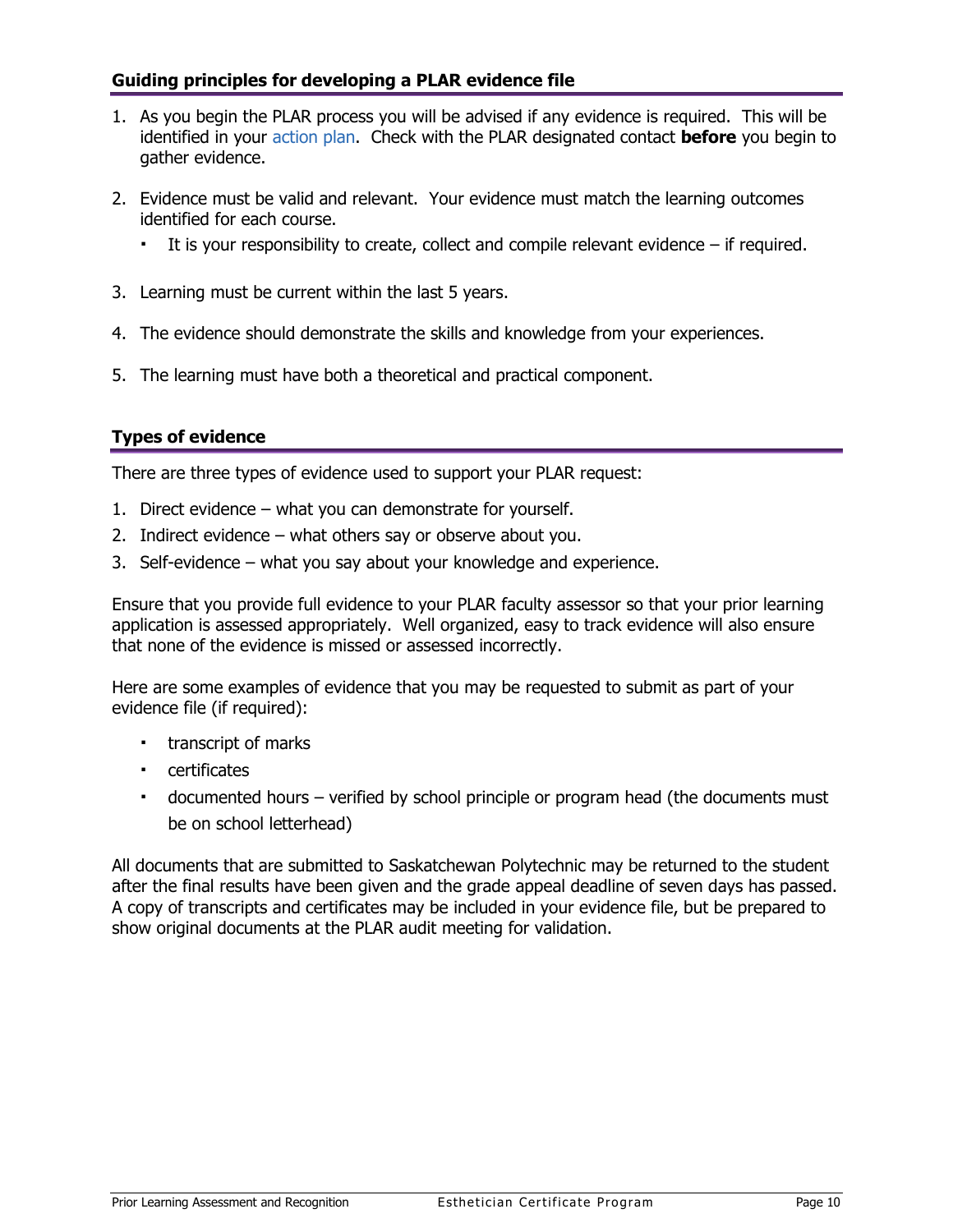## **How long will it take to prepare evidence for PLAR?**

Since the requirements are different for each course, and each candidate has different experiences, the amount of time it takes to prepare your evidence will vary.

#### **Steps to complete a self-audit**

1. Read through the levels of competence as listed below.

<span id="page-10-1"></span><span id="page-10-0"></span>

| <b>Mastery:</b>    | I am able to demonstrate the learning outcome well enough to<br>teach it to someone else. |
|--------------------|-------------------------------------------------------------------------------------------|
| Competent:         | I can work independently to apply the learning outcome.                                   |
| <b>Functional:</b> | I need some assistance in using the outcome.                                              |
| Learning:          | I am developing skills and knowledge for this area.                                       |
| None:              | I have no experience with the outcome.                                                    |
|                    |                                                                                           |

#### **Learning outcomes**

For each learning outcome listed, please self-evaluate your competency levels and record in the appropriate column for each self-audit.

- 2. Take a few minutes and read through the following self-audit for each course you are interested in as a PLAR candidate.
- 3. Check your level of competence as you read through each of the learning outcomes for each course. The information will help you in your decision to continue with your PLAR application.
- 4. In order to be successful in a PLAR assessment, your abilities must be at the competent or mastery level for the majority of the learning outcomes. Some things to consider when determining your level of competence are:
	- How do I currently use this outcome?
	- What previous training have I had in this outcome: workshops, courses, on-the-job?
	- What personal development or volunteer experience do I have in this area?

Be prepared to explain the reason you chose this level if asked by an assessor.

5. Bring the completed self-audit to a consultation meeting with the program head or faculty member in step  $3 - PLAR$  process of the candidate process for prior learning assessment.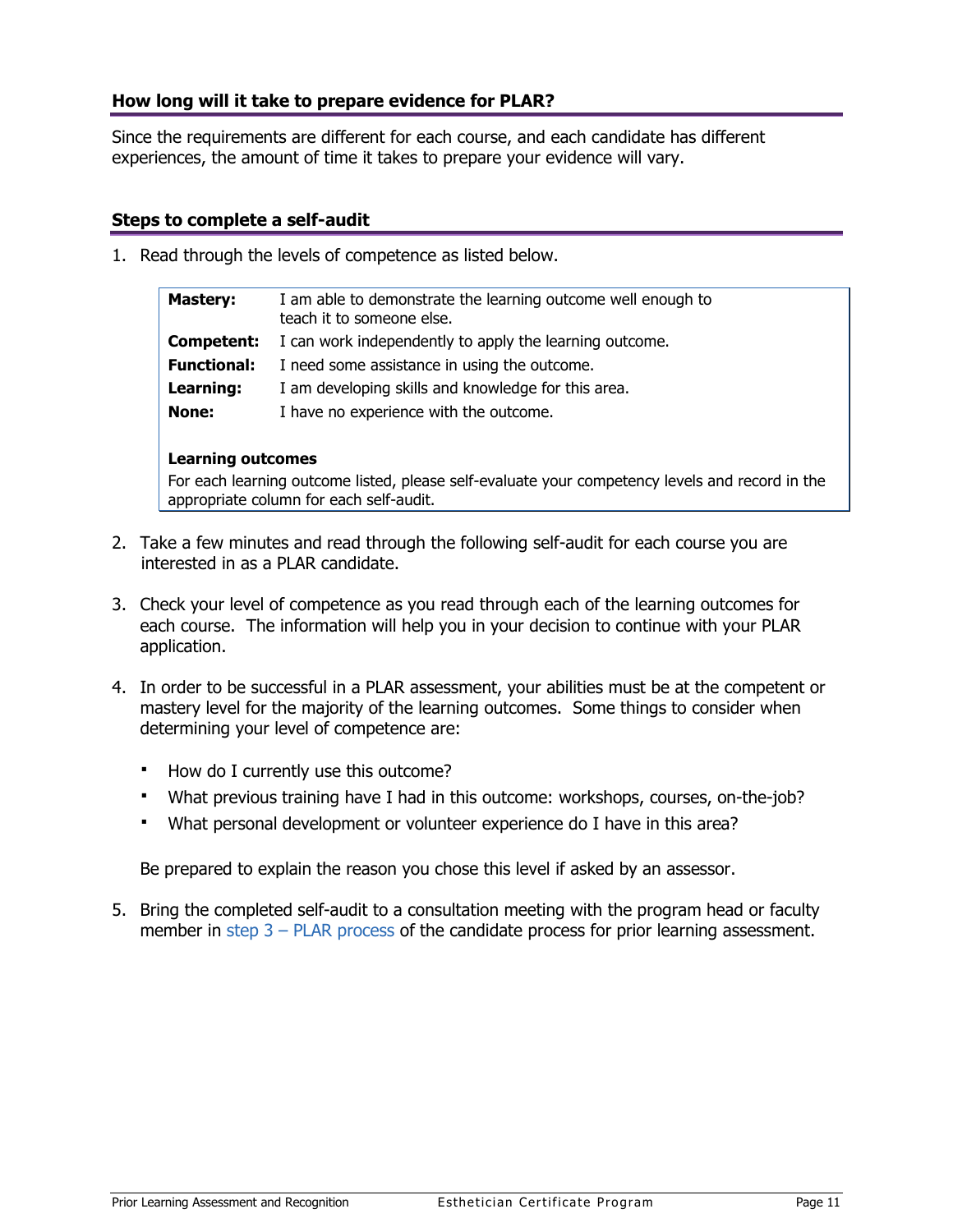## <span id="page-11-2"></span><span id="page-11-1"></span><span id="page-11-0"></span>**SANT 105 – Sanitation, Safety and Hygiene**

Your studies will focus on safety as it relates to salon and personal health and sanitation. This course provides instruction in the study of bacteriology. You will also study relevant safety concerns such as fire safety and health risks and diseases.

|                             | SANT 105 - Sanitation, Safety and Hygiene                            |         |        |        |      |   |
|-----------------------------|----------------------------------------------------------------------|---------|--------|--------|------|---|
| <b>Mastery:</b>             | I am able to demonstrate it well enough to teach it to someone else. |         |        |        |      |   |
| Competent:                  | I can work independently to apply the outcome.                       |         | ã      | ēq     |      |   |
| <b>Functional:</b>          | I need some assistance in using the outcome.                         |         |        |        | ping |   |
| Learning:                   | I am developing skills and knowledge for this area.                  | Mastery | Compet | unctio | ក្លិ |   |
| None:                       | I have no experience with the outcome.                               |         |        |        |      | ō |
|                             | Apply sanitation and safety procedures.                              |         |        |        |      |   |
| 2.                          | Meet hygiene and grooming standards.                                 |         |        |        |      |   |
| Practice fire safety.<br>3. |                                                                      |         |        |        |      |   |

## **PLAR assessment methods**

If you qualify for PLAR, you may be asked to demonstrate your learning in one or more of the following ways. Be prepared to discuss the expectations during a consultation meeting.

#### **1. Evidence file**

Transcript and hours of credit (learning outcomes 1, 2, and 3)

#### **AND**

#### **2. Interview**

Learning outcomes 1, 2, and 3

## **AND/OR**

## **3. Demonstration**

Learning outcomes 1 and 2

## **4. Knowledge based test**

Learning outcome 3

Note: A demonstration may be required for learning outcomes 1 and 2, depending on the information submitted in the evidence file.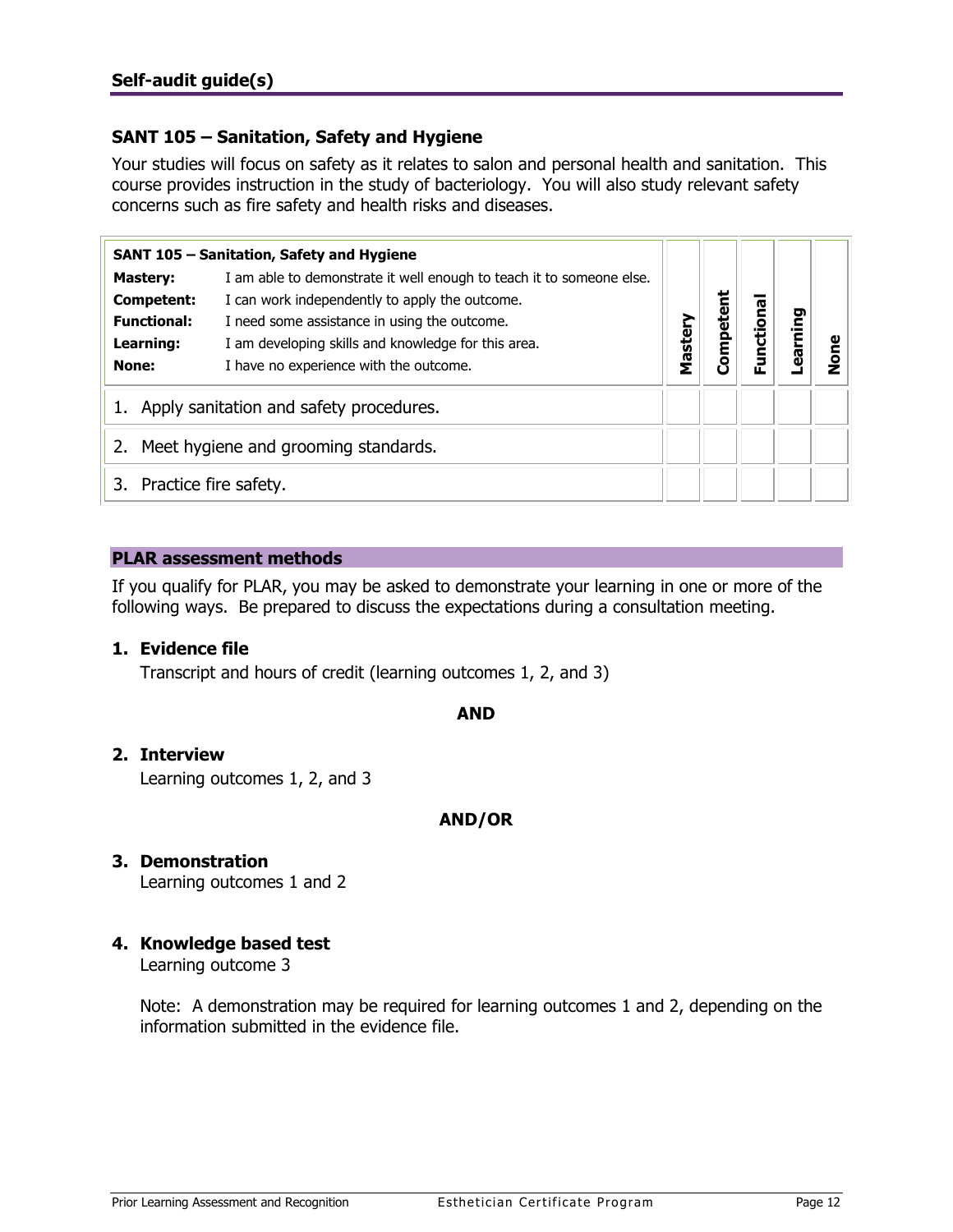# <span id="page-12-1"></span><span id="page-12-0"></span>**COSM 100 – Reception and Retail**

Your studies will focus on telephone skills, processing payments, maintaining records and opening and closing reception duties. You will practice your reception skills in the salon along with selling products and service merchandising retail products and managing a salon.

| COSM 100 - Reception and Retail |                                                                      |         |           |            |          |      |
|---------------------------------|----------------------------------------------------------------------|---------|-----------|------------|----------|------|
| <b>Mastery:</b>                 | I am able to demonstrate it well enough to teach it to someone else. |         |           |            |          |      |
| <b>Competent:</b>               | I can work independently to apply the outcome.                       |         | Competent | Functional |          |      |
| <b>Functional:</b>              | I need some assistance in using the outcome.                         | Mastery |           |            | earning- |      |
| Learning:                       | I am developing skills and knowledge for this area.                  |         |           |            |          | None |
| None:                           | I have no experience with the outcome.                               |         |           |            |          |      |
|                                 | 1. Make appointments over the telephone.                             |         |           |            |          |      |
|                                 | 2. Perform opening and closing reception duties.                     |         |           |            |          |      |
| Process payments.<br>3.         |                                                                      |         |           |            |          |      |
| Maintain records.<br>4.         |                                                                      |         |           |            |          |      |
| 5.                              | Sell retail products and services.                                   |         |           |            |          |      |
|                                 | 6. Merchandise retail products and services.                         |         |           |            |          |      |
| Manage a salon.<br>7.           |                                                                      |         |           |            |          |      |

#### **PLAR assessment methods**

If you qualify for PLAR, you may be asked to demonstrate your learning in one or more of the following ways. Be prepared to discuss the expectations during a consultation meeting.

#### **1. Evidence file**

Transcript and hours of credit

#### **AND/OR**

## **2. Interview**

## **3. Demonstration**

Learning outcomes 1, to, 7

Note: A demonstration may be required for learning outcomes 1 to 7, depending on the information submitted in the evidence file.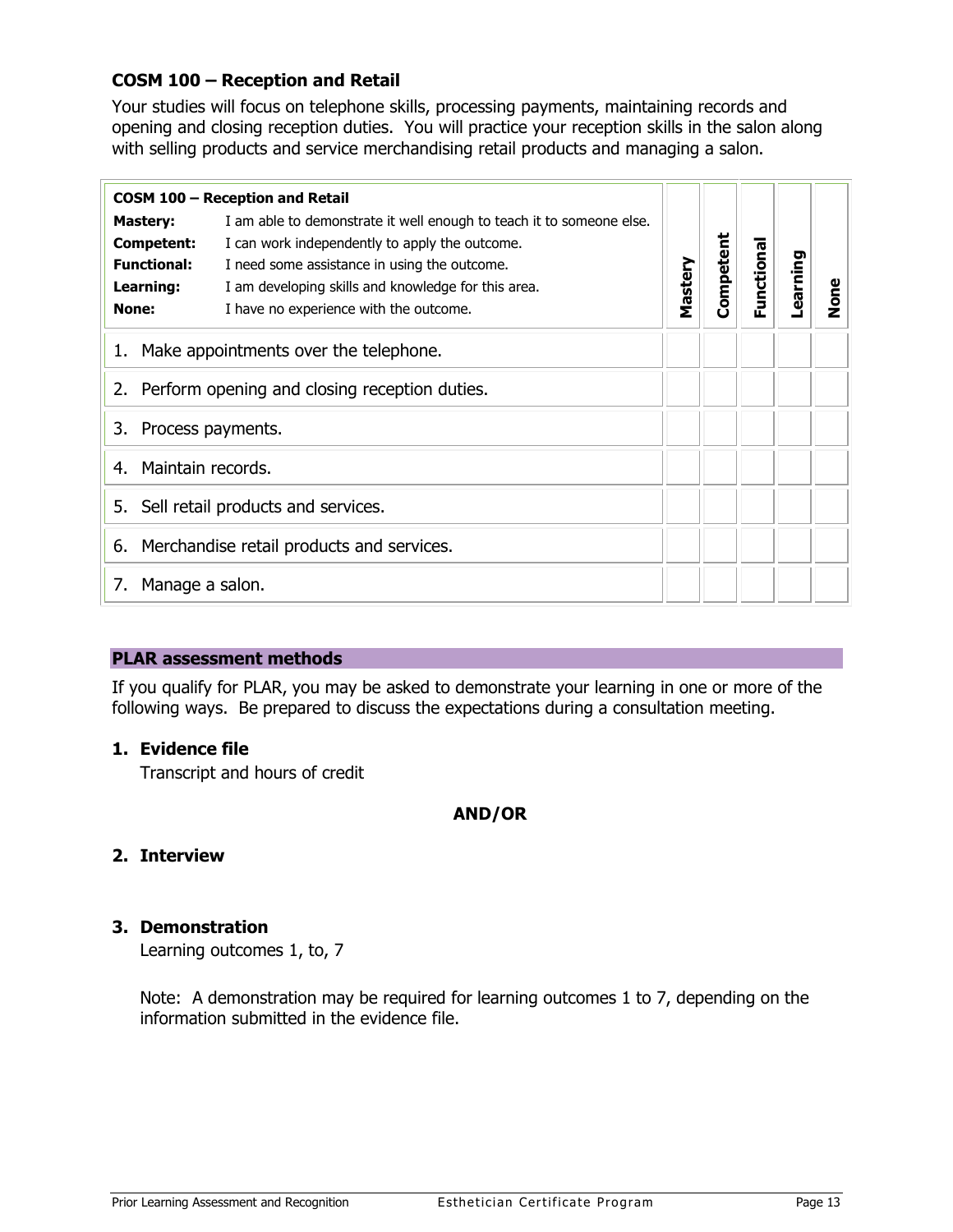## <span id="page-13-1"></span><span id="page-13-0"></span>**PSYC 100 – Salon Psychology**

You will study various personality theories of psychologists. The course focuses on the practical salon application of these theories to salon situations.

|                                                                                                 | PSYC 100 - Salon Psychology                                            |         |           |          |         |        |
|-------------------------------------------------------------------------------------------------|------------------------------------------------------------------------|---------|-----------|----------|---------|--------|
| <b>Mastery:</b>                                                                                 | I am able to demonstrate it well enough to teach it to someone else.   |         |           |          |         |        |
| Competent:                                                                                      | I can work independently to apply the outcome.                         |         |           |          |         |        |
| <b>Functional:</b>                                                                              | I need some assistance in using the outcome.                           |         | Competent | unctiona | earning |        |
| Learning:                                                                                       | I am developing skills and knowledge for this area.                    | Mastery |           |          |         |        |
| None:                                                                                           | I have no experience with the outcome.                                 |         |           | ட்       |         | č<br>2 |
| in the salon.                                                                                   | 1. Describe the personality theories of Freud, Jung, Adler, and Maslov |         |           |          |         |        |
| 2. Describe the personality theories of May, Maltz, Skinner, Ellis and<br>Losoncy in the salon. |                                                                        |         |           |          |         |        |
| 3. Apply salon psychology to deal with various client personalities.                            |                                                                        |         |           |          |         |        |
| 4.<br>problems.                                                                                 | Develop a professional approach to dealing with customer               |         |           |          |         |        |
|                                                                                                 | 5. Show concern for customer's concerns.                               |         |           |          |         |        |

#### **PLAR assessment methods**

If you qualify for PLAR, you may be asked to demonstrate your learning in one or more of the following ways. Be prepared to discuss the expectations during a consultation meeting.

## **1. Knowledge test**

Learning outcomes 1 and 2

#### **2. Evidence file**

Transcript and hours of credit (learning outcomes 3, 4, and 5)

#### **3. Interview**

## **4. Demonstration**

A demonstration may be required for learning outcomes 3, 4, and 5, depending on the information submitted in the evidence file.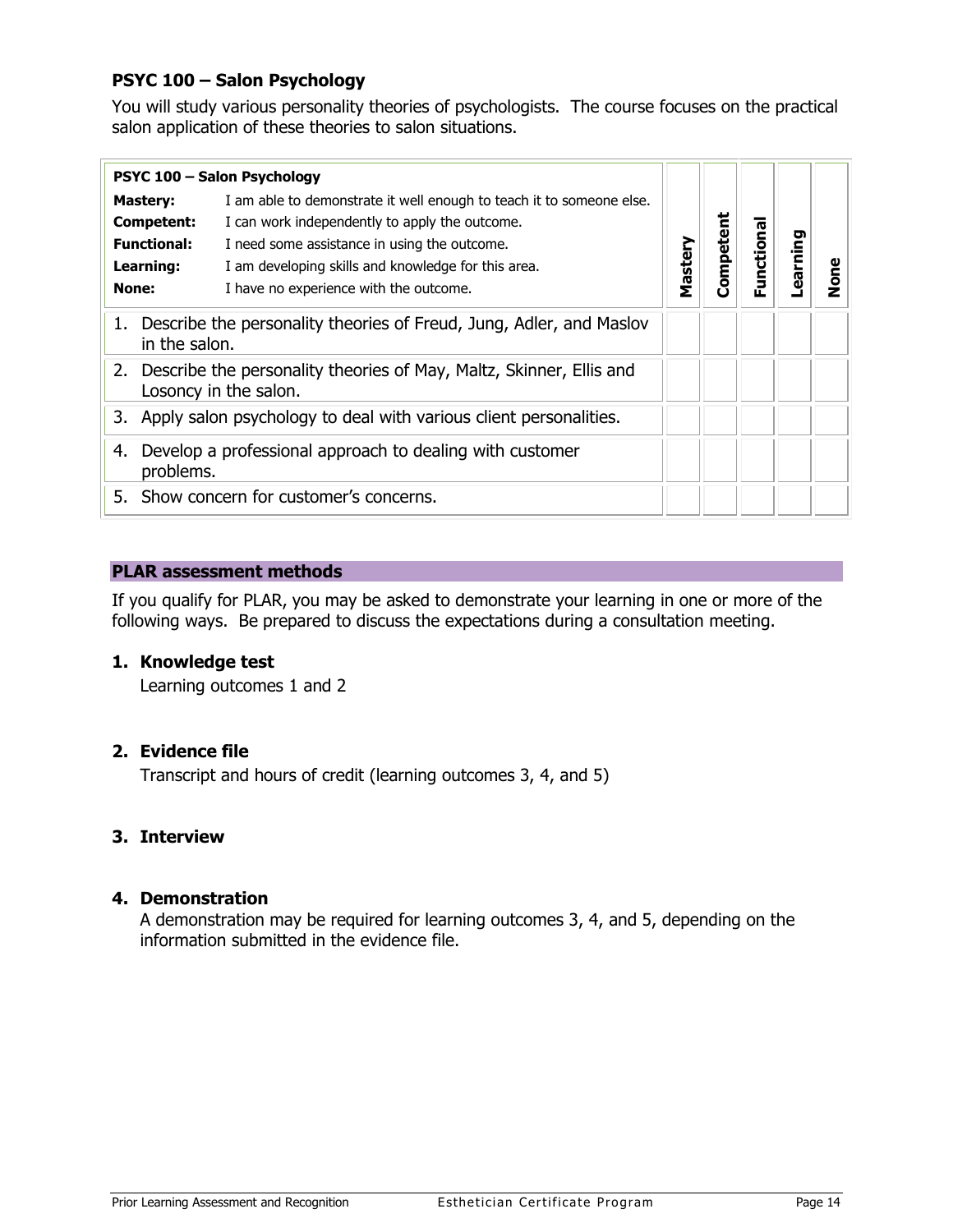## <span id="page-14-1"></span><span id="page-14-0"></span>**SCI 107 – Beauty Culture Sciences**

You will explore sciences as they relate to the beauty profession. The course content includes chemistry, physics, anatomy and physiology, trichology, nutrition and metric conversation.

|                                                            | <b>SCI 107 - Beauty Culture Sciences</b>                             |         |       |           |         |      |
|------------------------------------------------------------|----------------------------------------------------------------------|---------|-------|-----------|---------|------|
| <b>Mastery:</b>                                            | I am able to demonstrate it well enough to teach it to someone else. |         |       |           |         |      |
| Competent:                                                 | I can work independently to apply the outcome.                       |         | etent |           |         |      |
| <b>Functional:</b>                                         | I need some assistance in using the outcome.                         |         |       |           |         |      |
| Learning:                                                  | I am developing skills and knowledge for this area.                  | Mastery | Comp  | unctional | earning | lone |
| None:                                                      | I have no experience with the outcome.                               |         |       | ட்        |         |      |
| 1.                                                         | Describe how chemistry is applied in beauty culture.                 |         |       |           |         |      |
| 2.                                                         | Describe how physics is applied in beauty culture.                   |         |       |           |         |      |
| 3.                                                         | Describe how anatomy is applied in beauty culture.                   |         |       |           |         |      |
| Describe how nutrition is applied in beauty culture.<br>4. |                                                                      |         |       |           |         |      |
| 5.                                                         | Describe how trichology is applied in beauty culture.                |         |       |           |         |      |
|                                                            | 6. Use the metric system as applied in beauty culture.               |         |       |           |         |      |

## **PLAR assessment methods**

If you qualify for PLAR, you may be asked to demonstrate your learning in one or more of the following ways. Be prepared to discuss the expectations during a consultation meeting.

## **1. Evidence file**

Transcript and hours of credit (learning outcomes 1 to 6)

## **AND/OR**

#### **2. Interview**

Interview to discuss the evidence file

## **3. Knowledge test**

Learning outcomes 1 to 6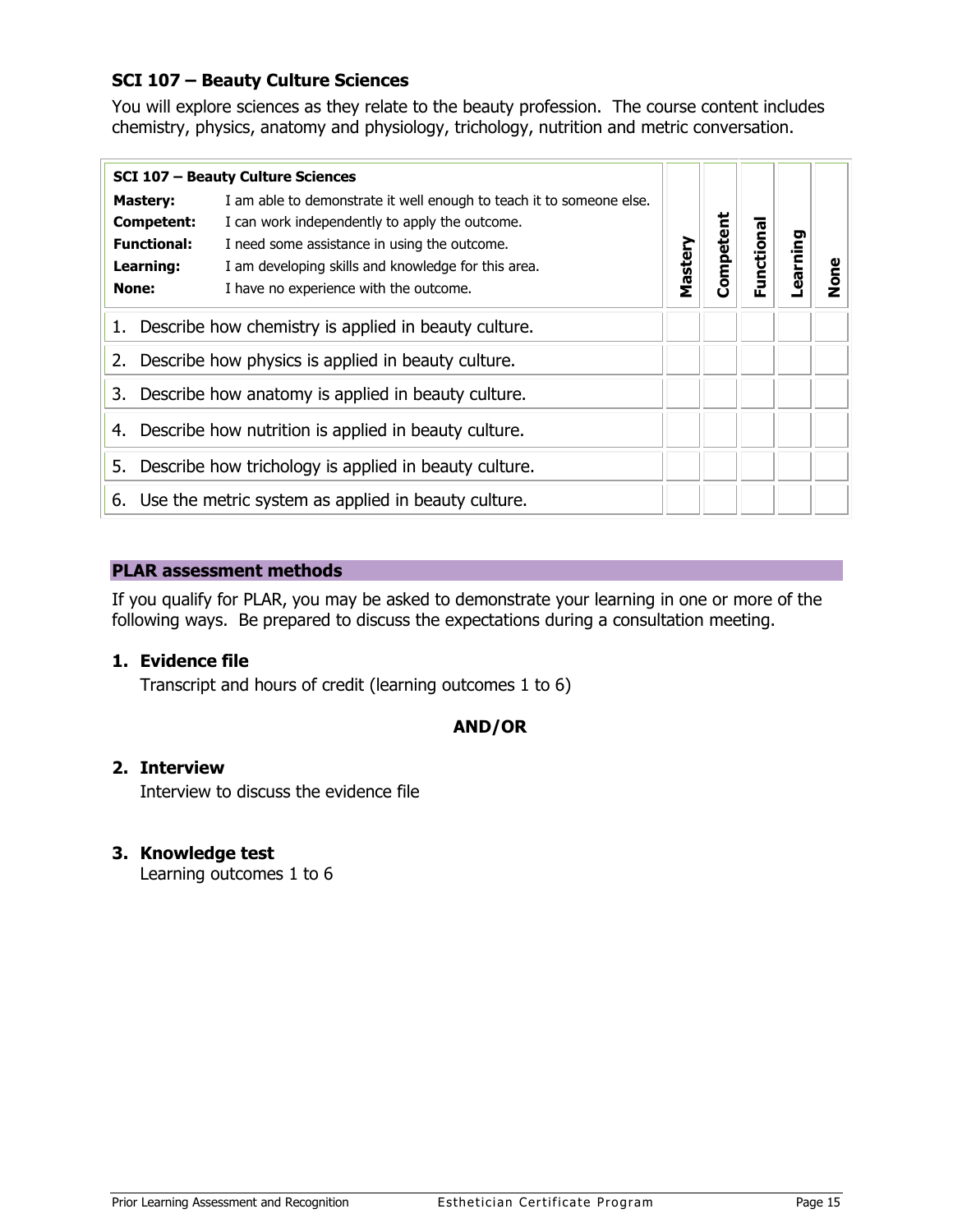## <span id="page-15-1"></span><span id="page-15-0"></span>**COSM 208 – Skin Care and Makeup Techniques**

You will focus on a variety of methods and procedures that relate to preserving, maintaining and enhancing the skin. You will practice techniques in skin analysis, eyebrow arching, plain and specialized facials, waxing, ear piercing and brow and lash tinting. Lab experience will provide you with skill in a variety of makeup techniques that range from daytime to specialized. You will study skin diseases and disorders to assist you in selecting the most beneficial skin care products to suite the skin condition.

|                                | <b>COSM 208 - Skin Care and Makeup Techniques</b>                       |         |           |           |          |      |
|--------------------------------|-------------------------------------------------------------------------|---------|-----------|-----------|----------|------|
| <b>Mastery:</b>                | I am able to demonstrate it well enough to teach it to someone else.    |         |           |           |          |      |
| Competent:                     | I can work independently to apply the outcome.                          |         | Competent |           |          |      |
| <b>Functional:</b>             | I need some assistance in using the outcome.                            |         |           | unctional | Learning |      |
| Learning:                      | I am developing skills and knowledge for this area.                     | Mastery |           |           |          | None |
| None:                          | I have no experience with the outcome.                                  |         |           | 正         |          |      |
|                                | 1. Describe how the skin is affected by nutrition, aging and disorders. |         |           |           |          |      |
|                                | 2. Analyze the skin for flaws and remediation.                          |         |           |           |          |      |
| Apply facial treatments.<br>3. |                                                                         |         |           |           |          |      |
| 4.                             | Describe makeup techniques.                                             |         |           |           |          |      |
| Apply makeup.<br>5.            |                                                                         |         |           |           |          |      |
| 6.<br>arching.                 | Enhance eyes with lash and brow tinting and brow waxing and / or        |         |           |           |          |      |
| Pierce ear.<br>7.              |                                                                         |         |           |           |          |      |

#### **PLAR assessment methods**

If you qualify for PLAR, you may be asked to demonstrate your learning in one or more of the following ways. Be prepared to discuss the expectations during a consultation meeting.

#### **1. Evidence file**

Transcript and hours of credit

#### **AND/OR**

#### **2. Demonstration**

Learning outcomes 2 to 7

Note: A demonstration may be required for learning outcomes 2 to 7 depending on the information submitted in the evidence file

#### **AND/OR**

#### **3. Knowledge based test**

Learning outcomes 1 and 4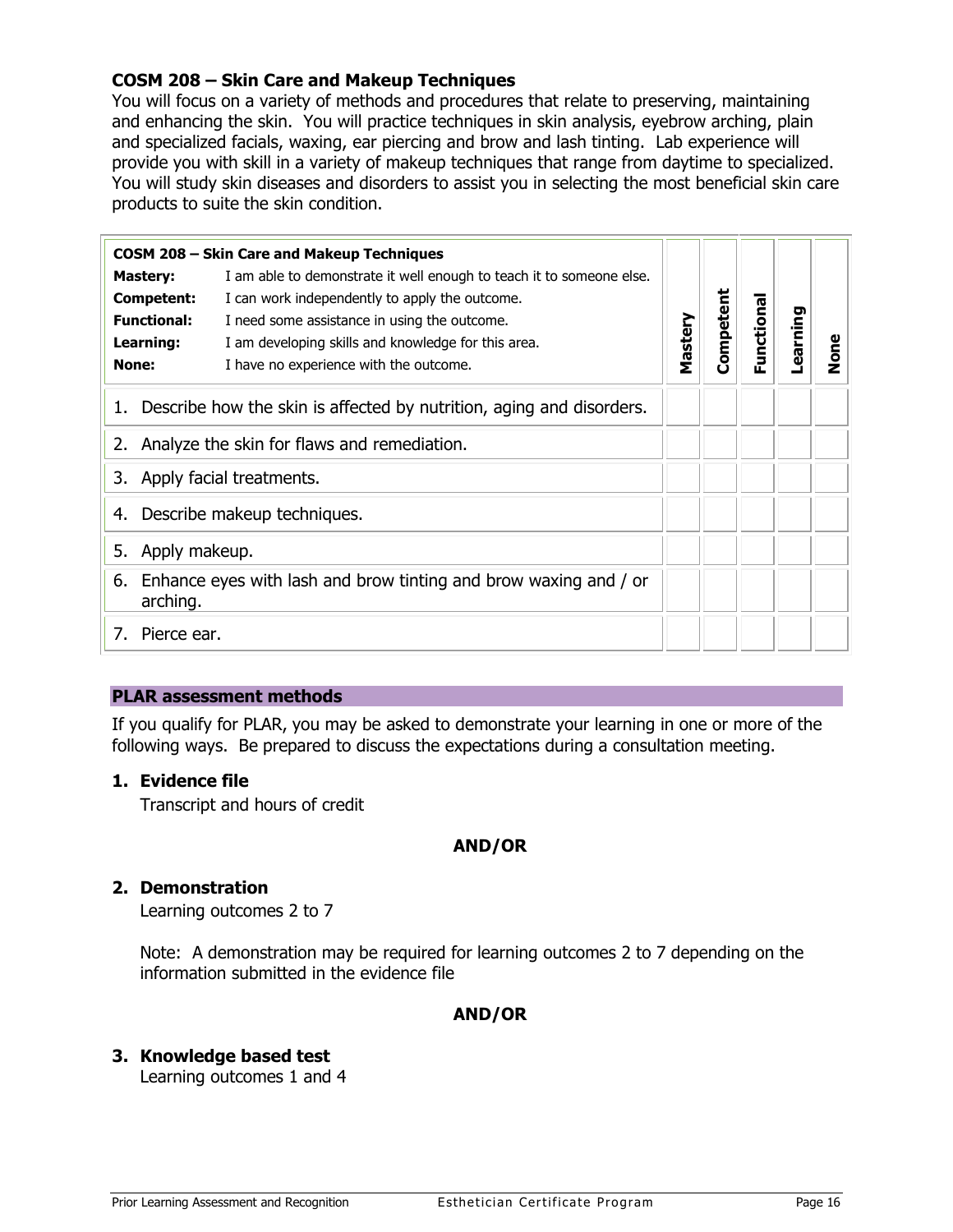## <span id="page-16-1"></span><span id="page-16-0"></span>**COSM 102 – Manicuring & Pedicuring**

You will develop an understanding of the anatomy of hands and feet. Your studies will help you acquire an understanding of hand and nail care, diseases and disorders. You will practice giving manicures and pedicures.

|                    | <b>COSM 102 - Manicuring &amp; Pedicuring</b>                        |         |           |           |         |             |
|--------------------|----------------------------------------------------------------------|---------|-----------|-----------|---------|-------------|
| <b>Mastery:</b>    | I am able to demonstrate it well enough to teach it to someone else. |         |           |           |         |             |
| Competent:         | I can work independently to apply the outcome.                       |         |           |           |         |             |
| <b>Functional:</b> | I need some assistance in using the outcome.                         |         | Competent | Functiona | earning |             |
| Learning:          | I am developing skills and knowledge for this area.                  | Mastery |           |           |         | <b>e</b> no |
| None:              | I have no experience with the outcome.                               |         |           |           |         |             |
|                    | 1. Describe the anatomy of the hand, arm, foot and leg.              |         |           |           |         |             |
|                    | 2. Describe the structure and shapes of the nail.                    |         |           |           |         |             |
| 3.                 | Describe nail diseases and disorders.                                |         |           |           |         |             |
| 4.                 | Describe manicuring and pedicuring.                                  |         |           |           |         |             |
| 5.                 | Perform a manicure.                                                  |         |           |           |         |             |
| 6.                 | Apply a pedicure treatment with foot massage.                        |         |           |           |         |             |

#### **PLAR assessment methods**

If you qualify for PLAR, you may be asked to demonstrate your learning in one or more of the following ways. Be prepared to discuss the expectations during a consultation meeting.

## **1. Knowledge test**

Learning outcomes 1 to 4

#### **AND/OR**

#### **2. Evidence file**

Transcript and hours (learning outcomes 1 to 6)

#### **AND**

#### **3. Interview**

#### **4. Demonstration**

Learning outcomes 5 and 6

Note: A demonstration may be required for learning outcomes 5 and 6, depending on the information submitted as evidence.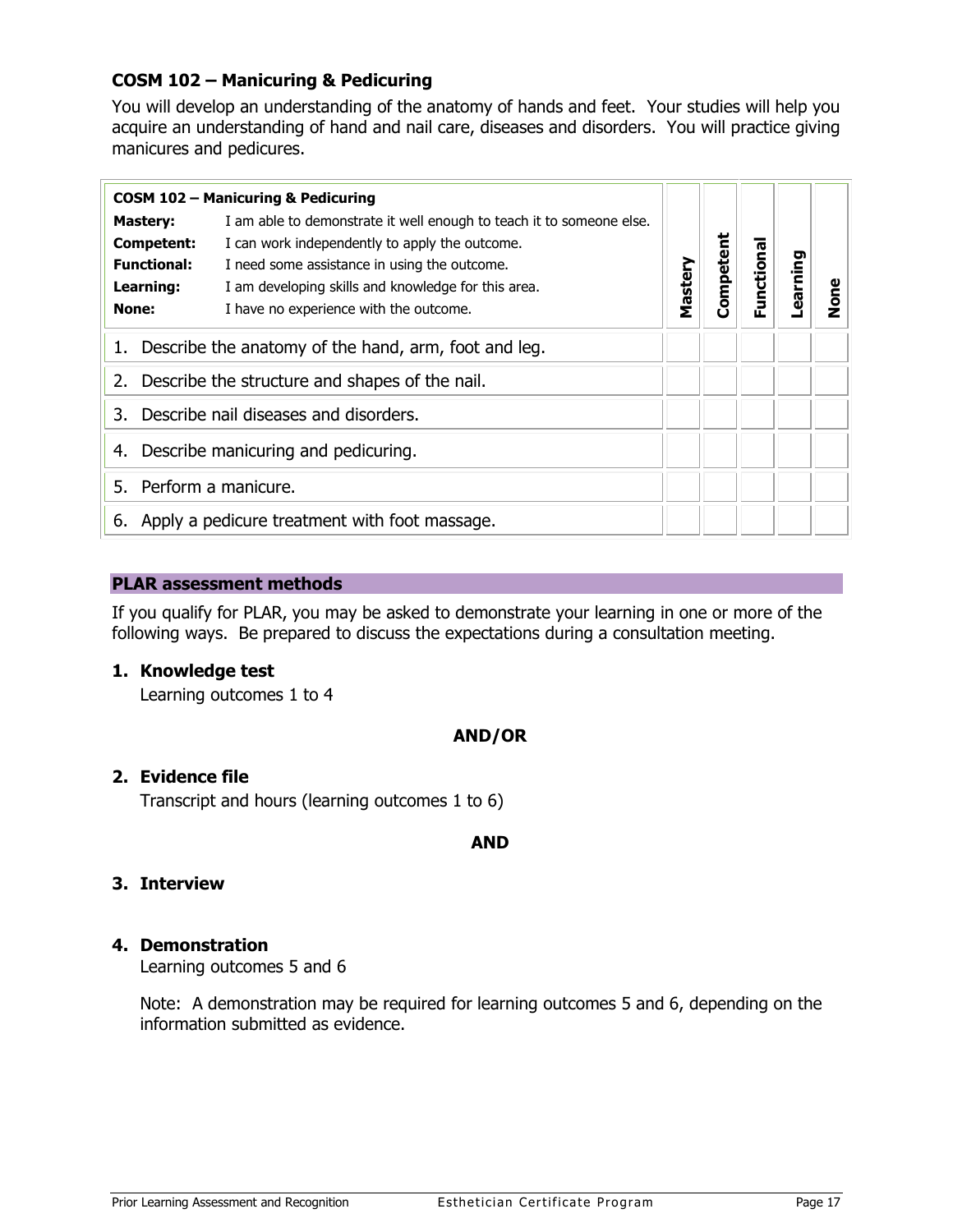## <span id="page-17-1"></span><span id="page-17-0"></span>**BUS 100 – Salon & Spa Operations**

You will develop an appreciation for the effort that goes into starting your own business. Your studies will develop your awareness of legal and labour regulations, protection required, financing, salon design and maintaining shop inventory and equipment.

|       | <b>BUS 100 - Salon &amp; Spa Operations</b>                                                                                                                                                                                                                                                                                                        |         |           |            |          |      |
|-------|----------------------------------------------------------------------------------------------------------------------------------------------------------------------------------------------------------------------------------------------------------------------------------------------------------------------------------------------------|---------|-----------|------------|----------|------|
| None: | I am able to demonstrate it well enough to teach it to someone else.<br><b>Mastery:</b><br>I can work independently to apply the outcome.<br><b>Competent:</b><br><b>Functional:</b><br>I need some assistance in using the outcome.<br>Learning:<br>I am developing skills and knowledge for this area.<br>I have no experience with the outcome. | Mastery | Competent | Functional | Learning | None |
|       | 1. Describe careers available in the beauty culture professional.                                                                                                                                                                                                                                                                                  |         |           |            |          |      |
|       | 2. Apply job search techniques.                                                                                                                                                                                                                                                                                                                    |         |           |            |          |      |
| 3.    | Describe the rights and responsibilities of employees and<br>employers.                                                                                                                                                                                                                                                                            |         |           |            |          |      |
| 4.    | Describe types and locations of salons.                                                                                                                                                                                                                                                                                                            |         |           |            |          |      |
|       | 5. Describe types of legal agreements governing the operation of a<br>salon.                                                                                                                                                                                                                                                                       |         |           |            |          |      |
|       | 6. Describe methods of financing a new salon.                                                                                                                                                                                                                                                                                                      |         |           |            |          |      |
| 7.    | Describe methods of designing and decorating a salon.                                                                                                                                                                                                                                                                                              |         |           |            |          |      |
|       | 8. Describe methods of maintaining shop inventory and equipment.                                                                                                                                                                                                                                                                                   |         |           |            |          |      |
| 9.    | Identify salon operating costs.                                                                                                                                                                                                                                                                                                                    |         |           |            |          |      |
|       | 10. Describe basic record keeping procedures for a salon.                                                                                                                                                                                                                                                                                          |         |           |            |          |      |
|       | 11. Describe methods of promoting a salon's product and services.                                                                                                                                                                                                                                                                                  |         |           |            |          |      |
|       | 12. Describe the operations of a day spa.                                                                                                                                                                                                                                                                                                          |         |           |            |          |      |

## **PLAR assessment methods**

If you qualify for PLAR, you may be asked to demonstrate your learning in one or more of the following ways. Be prepared to discuss the expectations during a consultation meeting.

## **1. Evidence file**

Transcription and hours (learning outcomes 1 to 6)

**AND**

# **2. Interview**

## **3. Knowledge test**

A knowledge test may be required, depending on the information submitted in the evidence file.